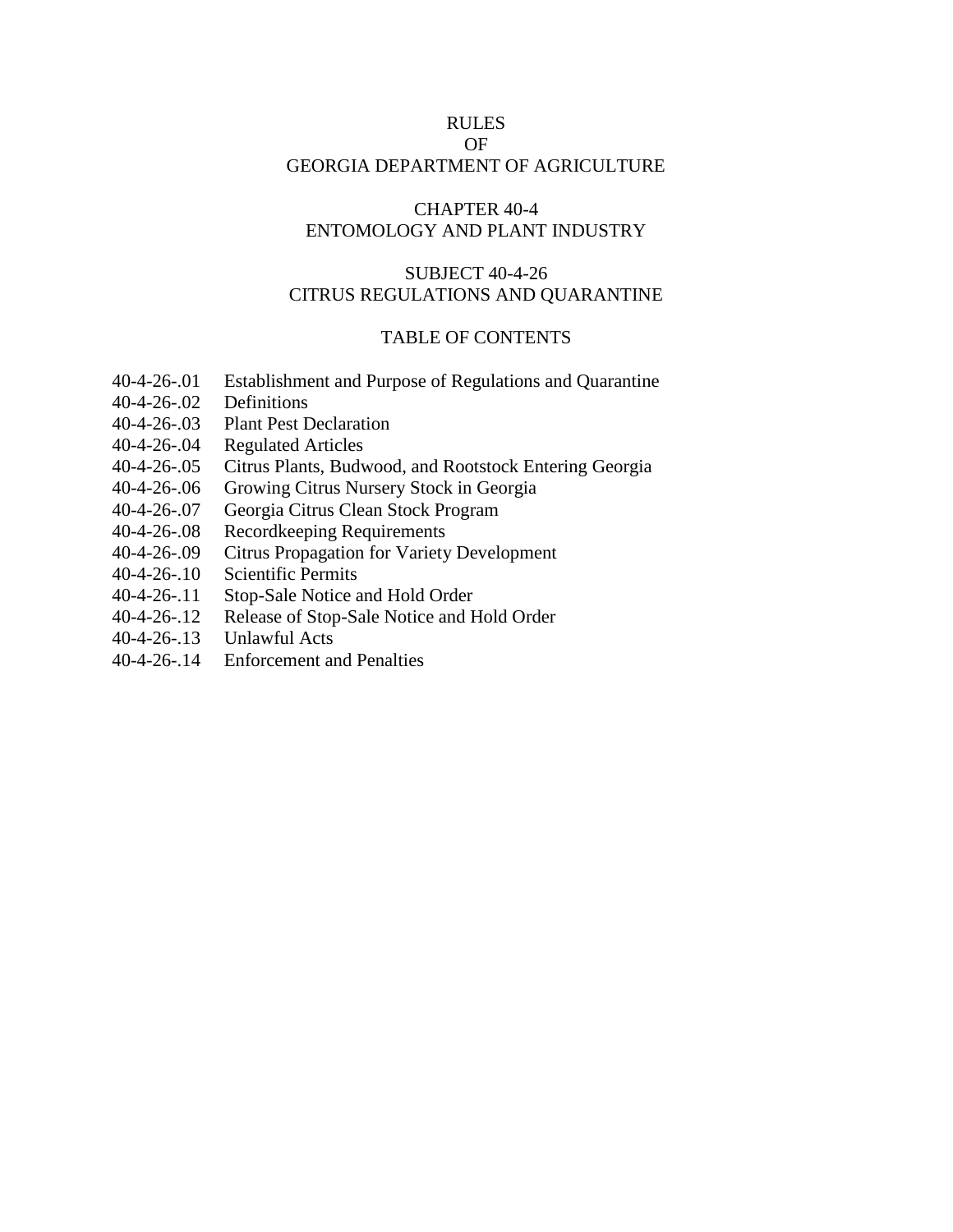## **40-4-26-.01. Establishment and Purpose of Regulations and Quarantine**

The purpose of these Rules is to minimize the spread of serious graft-transmissible diseases as well as certain other pathogens and nematodes of citrus by:

- (1) requiring anyone propagating citrus to participate in a mandatory citrus nursery stock program; and
- (2) outlining established protocols for movement of citrus into the state of Georgia. The requirements for program participation are established in these Rules.

It is intended that there shall be no propagation of citrus nursery stock except as provided in these Rules, and it shall be unlawful to plant citrus nursery stock in Georgia unless that citrus nursery stock has been propagated in compliance with the requirements of these Rules.

## **Authority O.C.G.A. Secs. 2-7-1** *et. seq.*

## **40-4-26-.02. Definitions**

- (1) "Breach" means any circumstance that would allow free access by quarantined pests into a facility, container, package, or means of conveyance.
- (2) "Budwood" means a portion of a stem or branch with vegetative buds used in propagation for budding or grafting; or more generally, any citrus cell, tissue, callus or cutting intended for use in the vegetative propagation of a citrus plant.
- (3) "Certified budwood" or "certified citrus budwood" means budwood produced either in a foundation block, scion block or increase block in accordance with this Rules.
- (4) "Georgia Citrus nursery" means a nursery in compliance with the requirements of these Rules.
- (5) "Citrus" or "citrus plant" or "citrus tree" or "citrus nursery stock" means any plant in the genus of *Citrus, Eremocitrus, Microcitrus, Poncirus,* or *Fortunella* including any hybrid, grafted, or other plant having parentage in any of those genera; also, *Murraya exotica* and *Murraya paniculata* (orange jasmine, orange jessamine, or limonaria) including any plants, plant parts, budwood, rootstock, seeds, and any other parts thereof.
- (6) "Clone" means an asexually reproduced cultivar; a group of genetically uniform plants that have been propagated vegetatively from a single original plant.
- (7) "Commissioner" means the Commissioner of Agriculture, any employee of the Georgia Department of Agriculture, or other person authorized to act on the Department's behalf.
- (8) "Department" means the Georgia Department of Agriculture.
- (9) "Distribute" means to supply, sell, deliver, lease, provide, or otherwise transfer possession or ownership of a regulated or quarantined article.
- (10) "Exclusion structure" means a structure that conforms to or exceeds the structural requirements of the USDA-APHIS-PPQ "Interstate Movement of Citrus Nursery Stock From Areas Quarantined For Citrus Canker, Citrus Greening, and/or Asian Citrus Psyllid" last revised on March 18, 2018.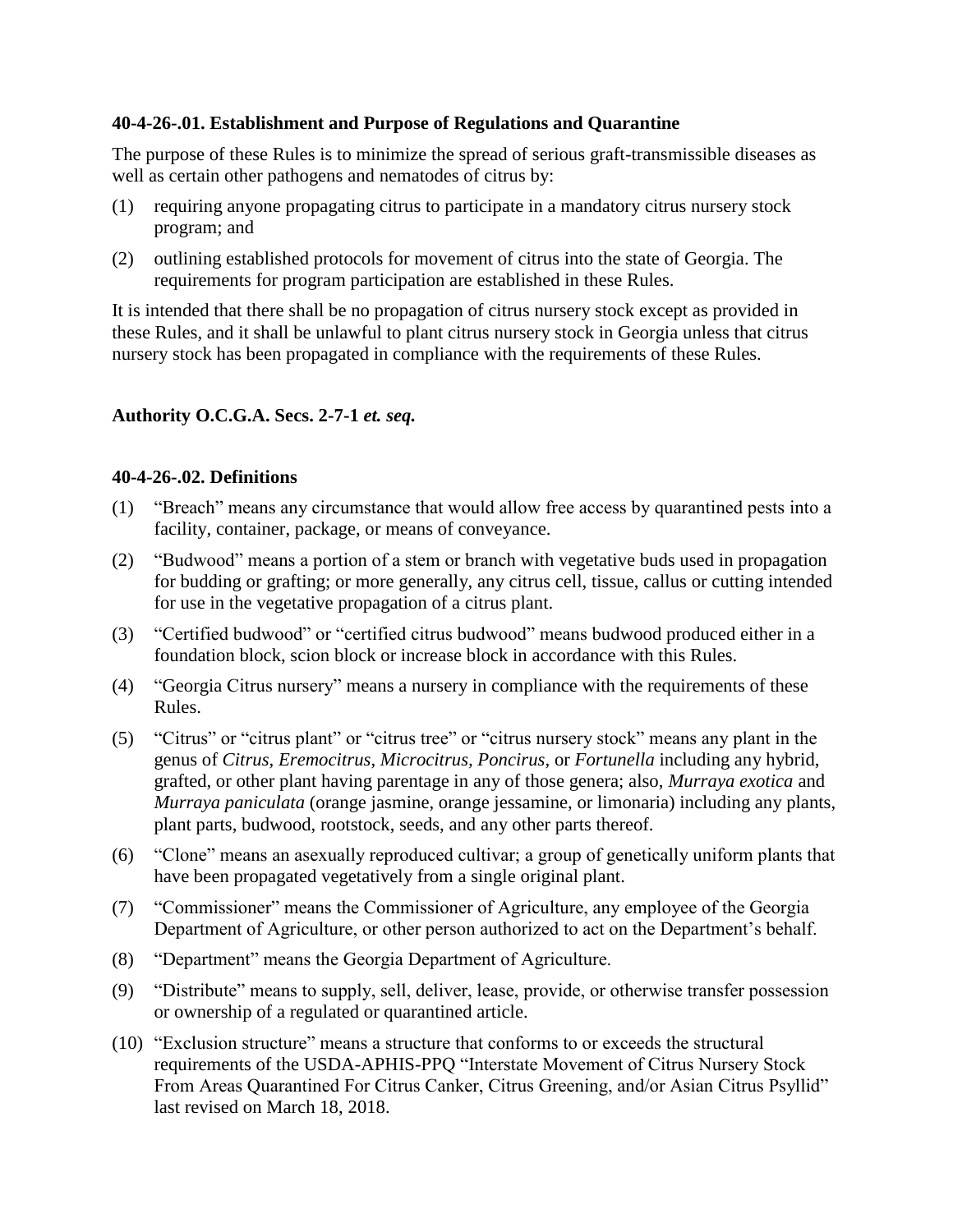- (11) "Foundation block" means a functional unit, regulated by the Department, consisting of one or more citrus trees that meet the foundation block tree requirements in these Rules.
- (12) "Foundation Tree" means a citrus tree that is used to provide a source of budwood to nurserymen, primarily for establishing scion and increase trees.
- (13) "Graft-Transmissible Pathogens" means disease agents spread by vegetative propagation including, but not limited to, budding, grafting, air-layering, and cuttings.
- (14) "Horticulturally True-To-Type" means a plant which conforms to the description of a particular cultivar and which is from the same genetic line of descent as that cultivar.
- (15) "Increase block" means a functional unit, regulated by the Department, consisting of one or more trees propagated using certified budwood from foundation block or scion block trees to rapidly multiply propagative material that is grown in accordance with these Rules.
- (16) "Increase Trees" means specially designated nursery propagations made to rapidly multiply supplies of propagative material for citrus nursery tree production and meeting all the requirements of Rule 40-4-26-.06.
- (17) "Master Permit" means a document issued by the Commissioner to a state plant regulatory organization for the import of citrus plants and plant parts, excluding fruit.
- (18) "Micropropagated" means the use of a plant part to initiate the tissue culture process.
- (19) "Moved", "movement", or "move" means shipped, offered for shipment, received for transportation, transported, carried, or allowed to be moved, shipped, transported, or carried.
- (20) "Non-rebuttable presumption" means a presumption that cannot be challenged with evidence.
- (21) "Nursery" means any commercial location where nursery stock is grown, propagated, stored, maintained, or sold or any location from which nursery stock is distributed.
- (22) "Person" means any association, company, corporation, firm, individual, joint stock company, partnership, society, or any other legal entity.
- (23) "Pest" or "plant pest" means any living stage of any non-human organism that can directly or indirectly injure, cause damage to, or cause disease in a plant.
- (24) "Produce" means to propagate a plant by any sexual or asexual means including, but not limited to, by seed, rooted cutting, budding, grafting, or tissue culture.
- (25) "Propagative material" means any plant or part of a plant, including seed, or plant tissue intended for use in the propagation of citrus nursery stock or other plant that is identified as quarantined in these Rules.
- (26) "Regulated article" means any citrus plant grown for the purpose of sale or distribution.
- (27) "Rootstock" means a plant or plant part produced for use as the recipient understock in budding or grafting.
- (28) "Scion tree" means a citrus tree grown from budwood taken from a registered foundation tree, maintained in a scion tree block in a facility of a Georgia Citrus Nursery, and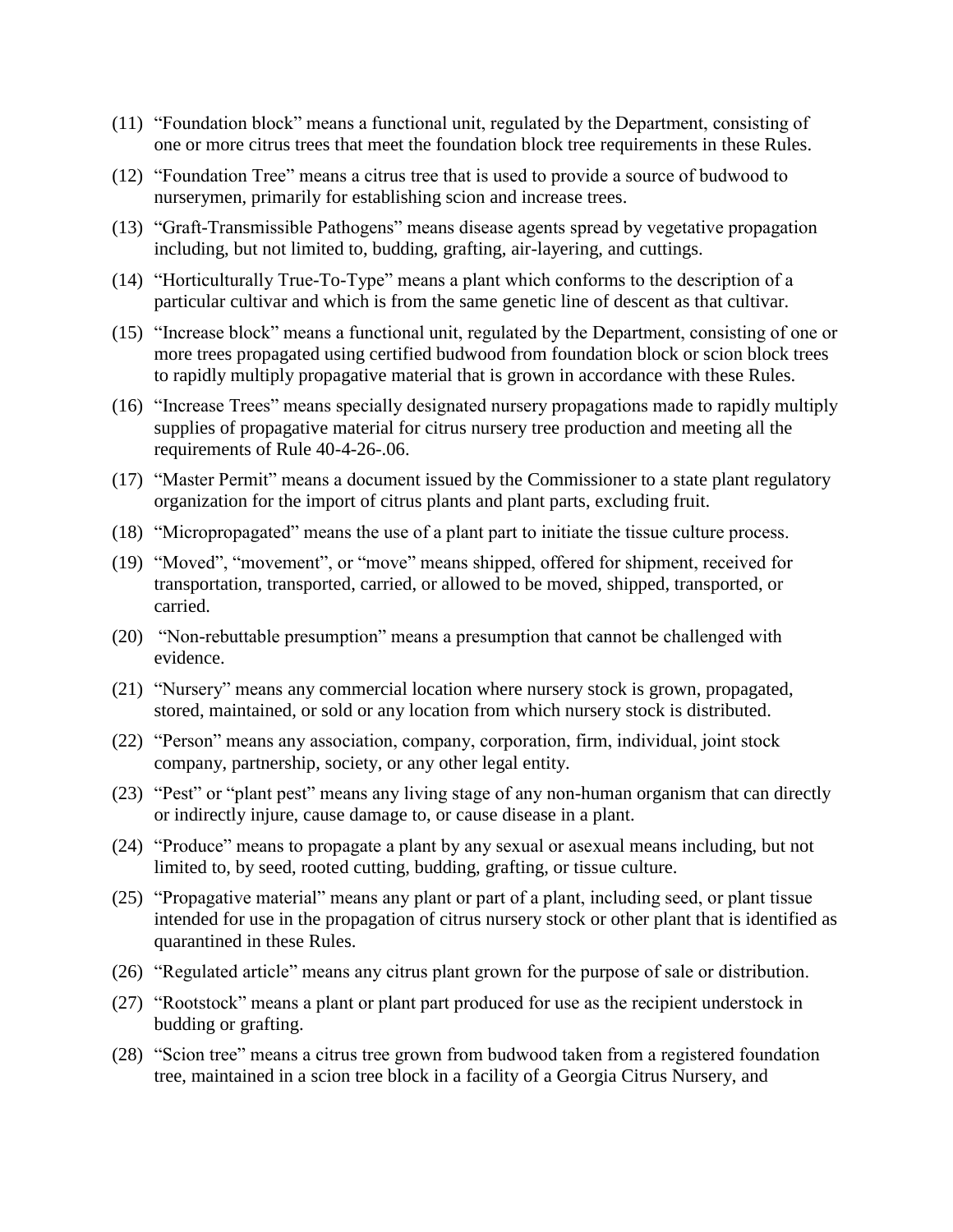registered with the Department as a source of budwood. Scion trees shall meet all the requirements for foundation or source trees.

- (29) "Source tree" means a citrus tree that has met all requirements in these Rules for use as a source of budwood or propagative material, i.e., a scion tree, increase tree, or foundation tree.
- (30) "State" means the District of Columbia, Puerto Rico, the Northern Mariana Islands, or any State, territory, or possession of the United States.
- (31) "Test" means standardized laboratory, biological greenhouse, or field plot tests for certain graft-transmissible pathogens before trees are eligible for registration as source trees.
- (32) "Tested Budwood" means budwood that does not originate from a foundation block, scion block or increase block but is eligible for use if the nursery is under a compliance agreement with the Department.
- (33) "USDA-APHIS-PPQ" means United States Department of Agriculture, Animal and Plant Health Inspection Service, Plant Protection and Quarantine.

**Authority O.C.G.A. Secs. 2-7-1** *et. seq.* 

## **40-4-26-.03. Plant Pest Declaration**

The following arthropods and pathogens are declared to be plant pests and agricultural and public nuisances:

- (1) Arthropods:
	- (a) African citrus psyllid (*Trioza erytreae*)
	- (b) Asian citrus psyllid (*Diaphorina citri*)
	- (c) Brown citrus aphid (*Toxoptera citricida*)
- (2) Pathogens:
	- (a) Citrus greening (or huanglongbing; *Candidatus Liberibacter asiaticus*)
	- (b) Citrus Canker (*Xanthomonas axonopodis*)
	- (c) Sweet Orange Scab (*Elsinöe australis*)
	- (d) Citrus Black Spot (*Guignardia citricarpa*)
- (3) Any other plant pest determined by the Commissioner to be a threat to the citrus industry of this state. In accordance with O.C.G.A. § 2-7-20, the Commissioner will declare such pests to be a public nuisance. The names of these pests will be conspicuously posted on the Department of Agriculture's website at: http://agr.georgia.gov/.

**Authority O.C.G.A. Secs. 2-7-1** *et. seq.*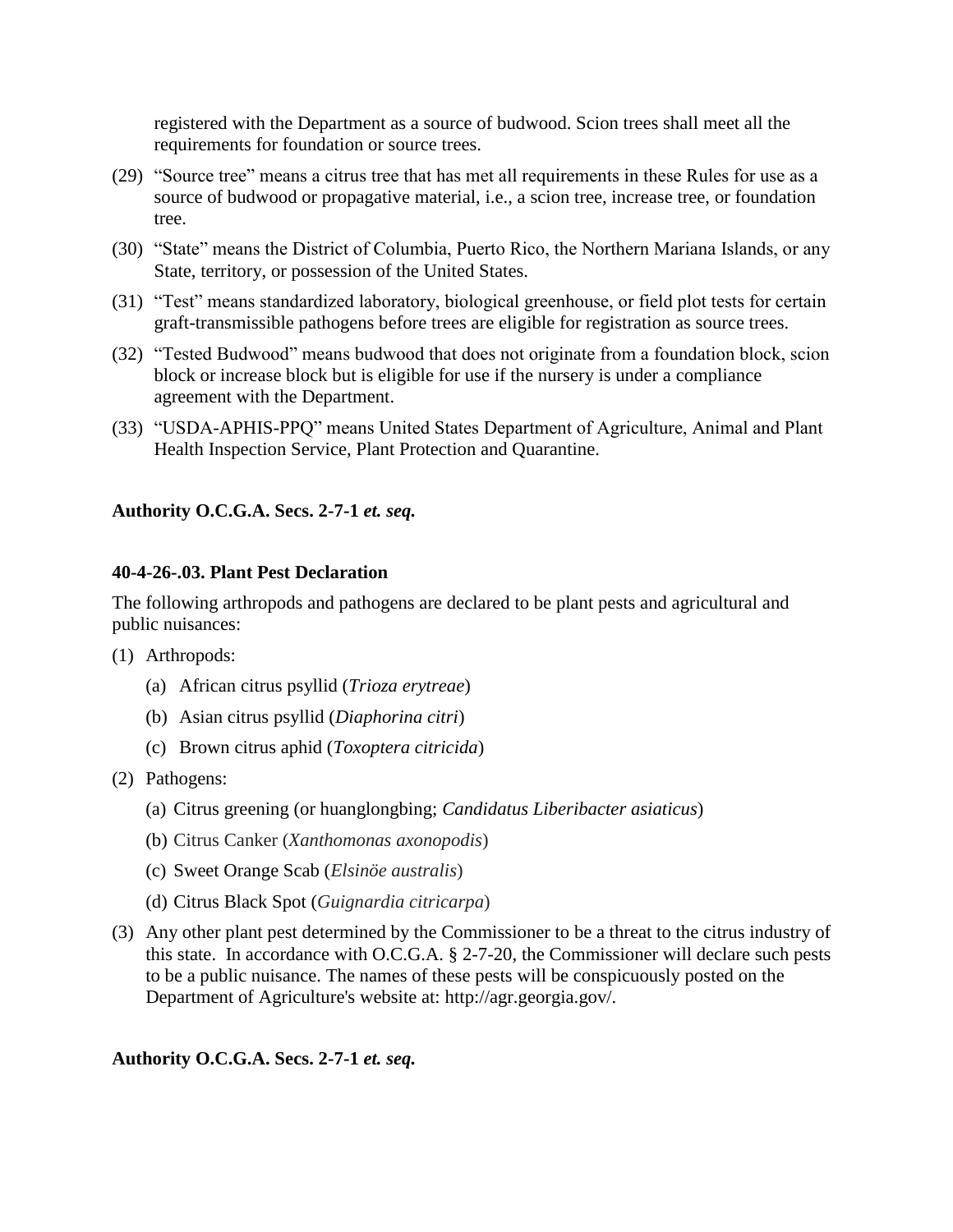## **40-4-26-.04. Regulated Articles**

- (1) The following are regulated articles:
	- (a) Citrus plants; and
	- (b) Plant pathogens, diseases, and insects in all life stages.
- (2) Any other article, product, or means of conveyance not listed above may be designated as a regulated article if the Commissioner determines that such article, product, or means of conveyance presents a risk of spreading a citrus pathogen, disease, or insect pest and notifies the person in possession of the same that it is subject to the restrictions of these Rules.

## **Authority O.C.G.A. Secs. 2-7-1** *et. seq.*

#### **40-4-26-.05. Citrus Plants, Budwood, and Rootstock Entering Georgia**

- (1) Importing Citrus Plants
	- (a) Citrus plants are prohibited from entering Georgia unless:
		- 1. The state plant regulatory organization has been issued a Master Permit by the Georgia Department of Agriculture, Plant Protection Section;
		- 2. The citrus plants were produced inside an exclusion structure as defined in these Rules.
		- 3. The citrus plants are produced in a facility under a citrus certification compliance program with either the relevant state plant regulatory organization or USDA-APHIS-PPQ;
		- 4. Scion trees or mother trees have been tested at least every three (3) years for the graph transmissible pathogens listed in these Rules and on the Department of Agriculture's website at [http://agr.georgia.gov/.](http://agr.georgia.gov/) Rootstock seed source trees must be tested for Citrus greening (or huanglongbing; *Candidatus Liberibacter asiaticus*), Citrus Leaf Blotch Virus (CLBV), and Citrus Psorosis Virus (CPsV) at least every six (6) years;
		- 5. The facility and citrus plants are inspected at least six (6) times per year by state plant regulatory or USDA-APHIS-PPQ personnel, or the combined number of inspections of both agencies total at least six (6), for citrus pests and diseases; and
		- 6. The citrus plants are shipped directly from the approved exclusion structure to Georgia.
	- (b) The Commissioner may request additional information to determine whether a nursery is in compliance with the requirements of these Rules.
	- (c) The Commissioner will order an immediate Stop-Sale Notice and Hold Order for any citrus plant shipped into Georgia without proof that the plant originated from a nursery in compliance with the requirements of this Rule. Citrus plants will be released in accordance with the requirements of these Rules.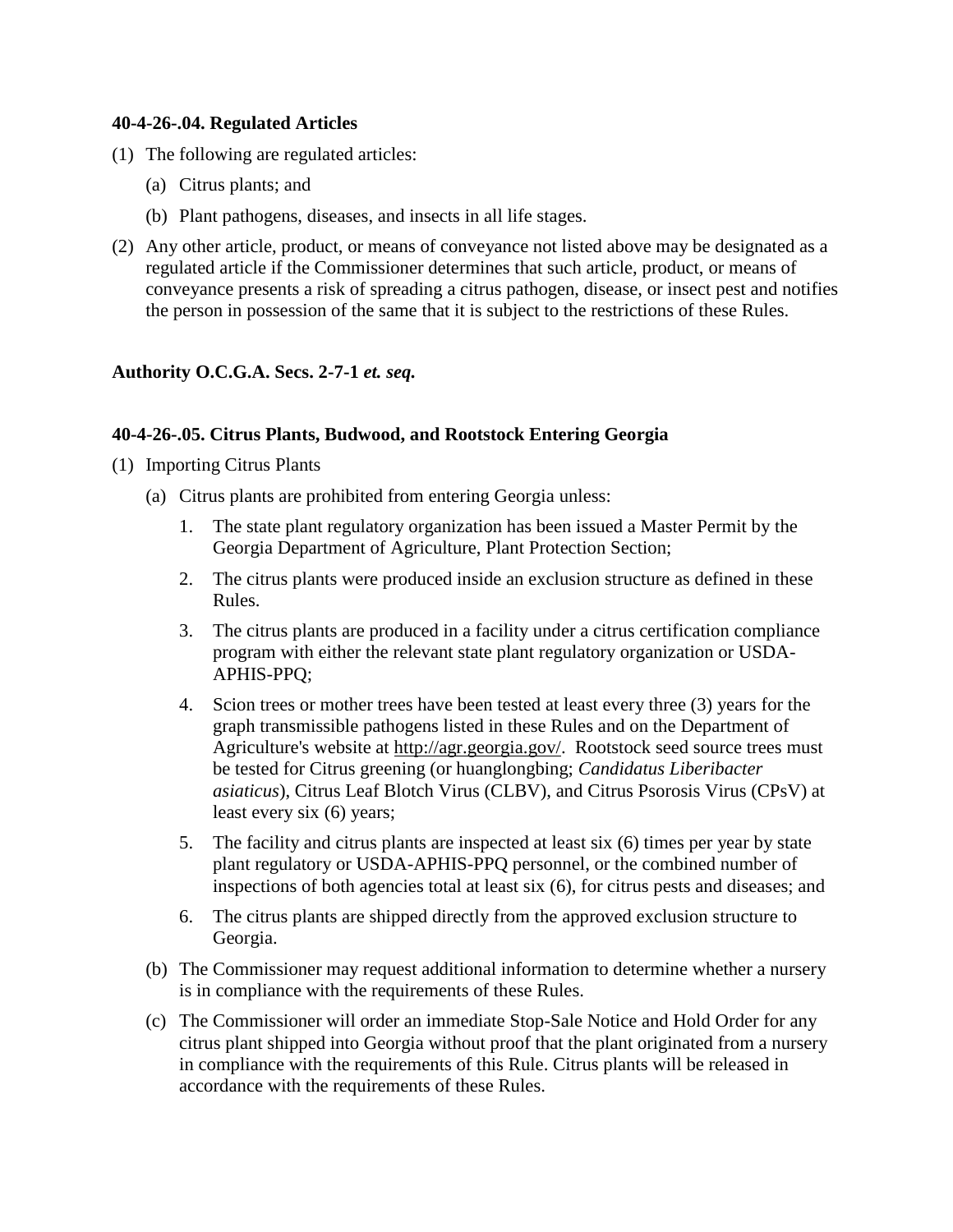- (d) The Commissioner may suspend or cancel a Master Permit if there is reason to believe that citrus plants are produced or shipped in violation of these Rules.
- (2) Importing Budwood
	- (a) Budwood may be imported from a citrus clean stock program facility including, but not limited to, the following:
		- 1. California Citrus Clonal Protection Program;
		- 2. Florida Department of Agriculture and Consumer Services, Bureau of Citrus Budwood Registration;
		- 3. Texas Citrus Budwood Certification Program; and
		- 4. USDA-ARS National Clonal Germplasm Repository for Citrus and Dates (USDA-ARS-NCGR).
	- (b) Budwood may be imported from a USDA-APHIS-PPQ certified facility provided the budwood was produced inside an exclusion structure as defined in these Rules.
	- (c) Budwood from outside of the United States must comply with all USDA-APHIS-PPQ and Customs and Border Protection applicable regulations and requirements for entry into the country.
- (3) Importing Rootstock
	- (a) Seeds must originate from a state certified seed source tree.

## **40-4-26-.06. Growing Citrus Nursery Stock in Georgia**

- (1) Georgia Citrus Nursery Stock Program Participation
	- (a) It shall be unlawful to propagate or plant citrus nursery stock that is not produced in accordance with these Rules. Participation in the Georgia Citrus Nursery Stock Program does not imply any warranty on the part of the nurserymen, the Department, or any employee thereof.
	- (b) Prior to propagating citrus nursery stock, propagators must:
		- 1. Register with the Georgia Department of Agriculture, Plant Protection Section by completing a Georgia Citrus Nursery Application;
		- 2. Pay of applicable fees; and
		- 3. Comply with all conditions that apply to the Georgia Citrus Nursery Stock Program contained in these Rules.
	- (c) Application Process and Fees
		- 1. Applications for a Georgia Citrus Nursery can be obtained from the Department's website at: www.agr.georgia.gov/nursery.aspx.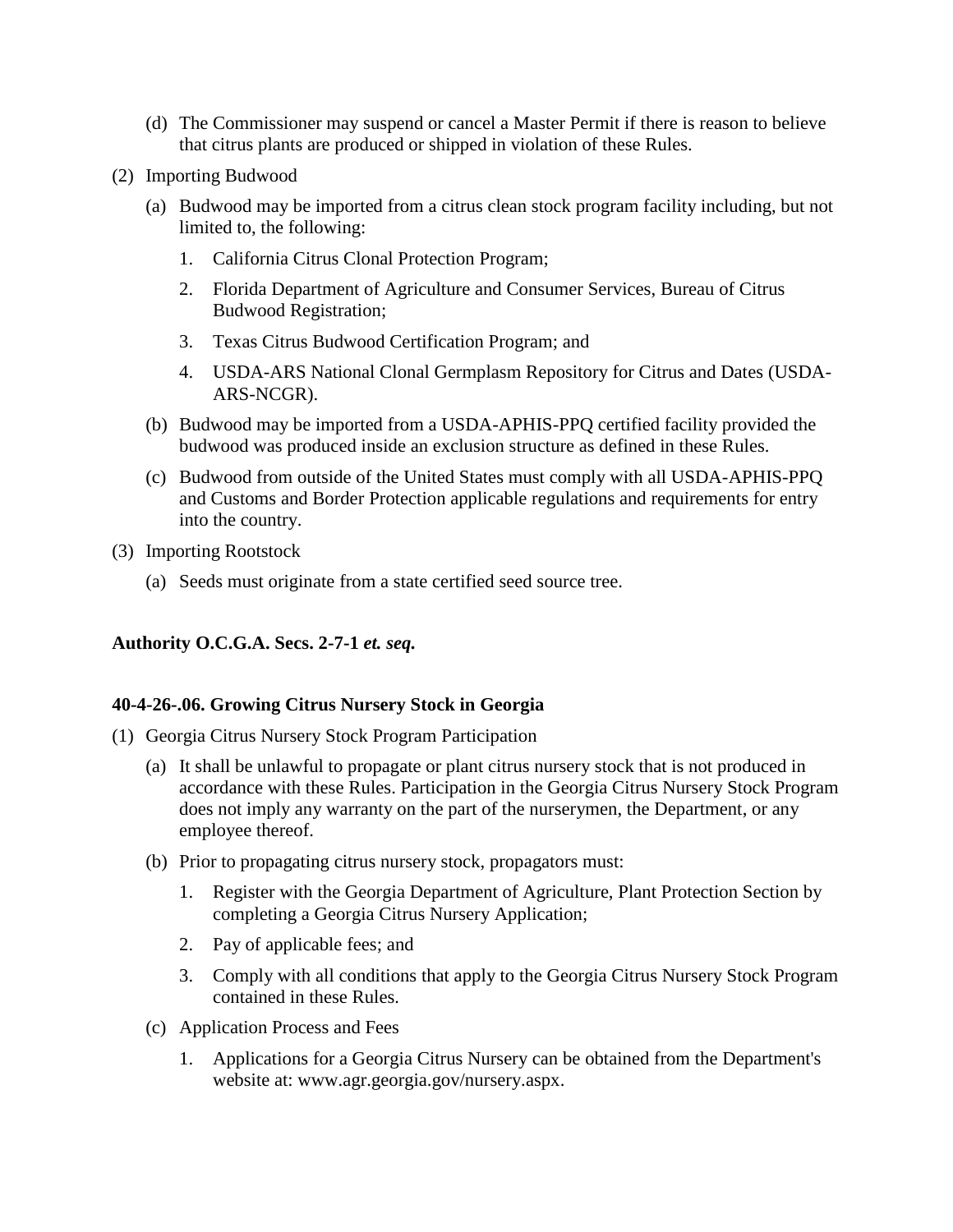- 2. Applicants must submit completed application forms according to directions on the form.
- 3. An inspection of the facility will be scheduled to determine if the citrus plants and structure meet the requirements of these Rules. The cost of this inspection will be listed on the application form.
- 4. An annual fee of \$500 will be required for facilities with a total enclosed pest exclusion area of up to 25,000 square feet, plus \$500 for each additional 25,000 square feet or fraction thereof.
- 5. Renewal payments are late if the fee has not been received by the Department by the due date.
- 6. The Georgia Citrus Nursery status will be canceled if payment of the renewal fee is 60 or more days late. In such case, the facility must re-apply to be a Georgia Citrus Nursery.
- (d) Georgia Citrus Nursery Program Participation Required
	- 1. Propagators of citrus nursery stock must hold a current Live Plant License.
		- (i) Citrus nursery stock is required to be grown in a pest exclusion structure facility until:
			- a. Moved directly to a grove for immediate planting;
			- b. Moved to a physically separate, exclusively retail area at the location; or
			- c. Moved from the production location to a separate location for immediate wholesale or retail resale.
	- 2. The current Georgia Citrus Nursery certificate shall be kept on display at the Georgia Citrus Nursery in a location where it is readily visible to the public.
- (e) Facility Structural Requirements
	- 1. All citrus plants must be produced inside an exclusion structure as defined in these Rules.
	- 2. To qualify as an exclusion structure, a facility must include, at a minimum, each of the following:
		- (i) Exterior walls and top
			- a. Any combination of solid surfaces and screening may be used, as long as the structure meets or exceeds USDA-APHIS-PPQ "Interstate Movement of Citrus Nursery Stock From Areas Quarantined For Citrus Canker, Citrus Greening, and/or Asian Citrus Psyllid", including resistance to wind-blown rain.
			- b. Mesh size for any screening used in walls, doors, vent covers, or other parts of a structure shall not exceed 0.3 square millimeters (e.g., 0.547 x 0.547 mm or 0.5 x 0.6 mm).
		- (ii) Each approved structure must have a citrus free buffer area of at least 100 feet around the exterior of the approved structure. If a buffer area of 100 feet or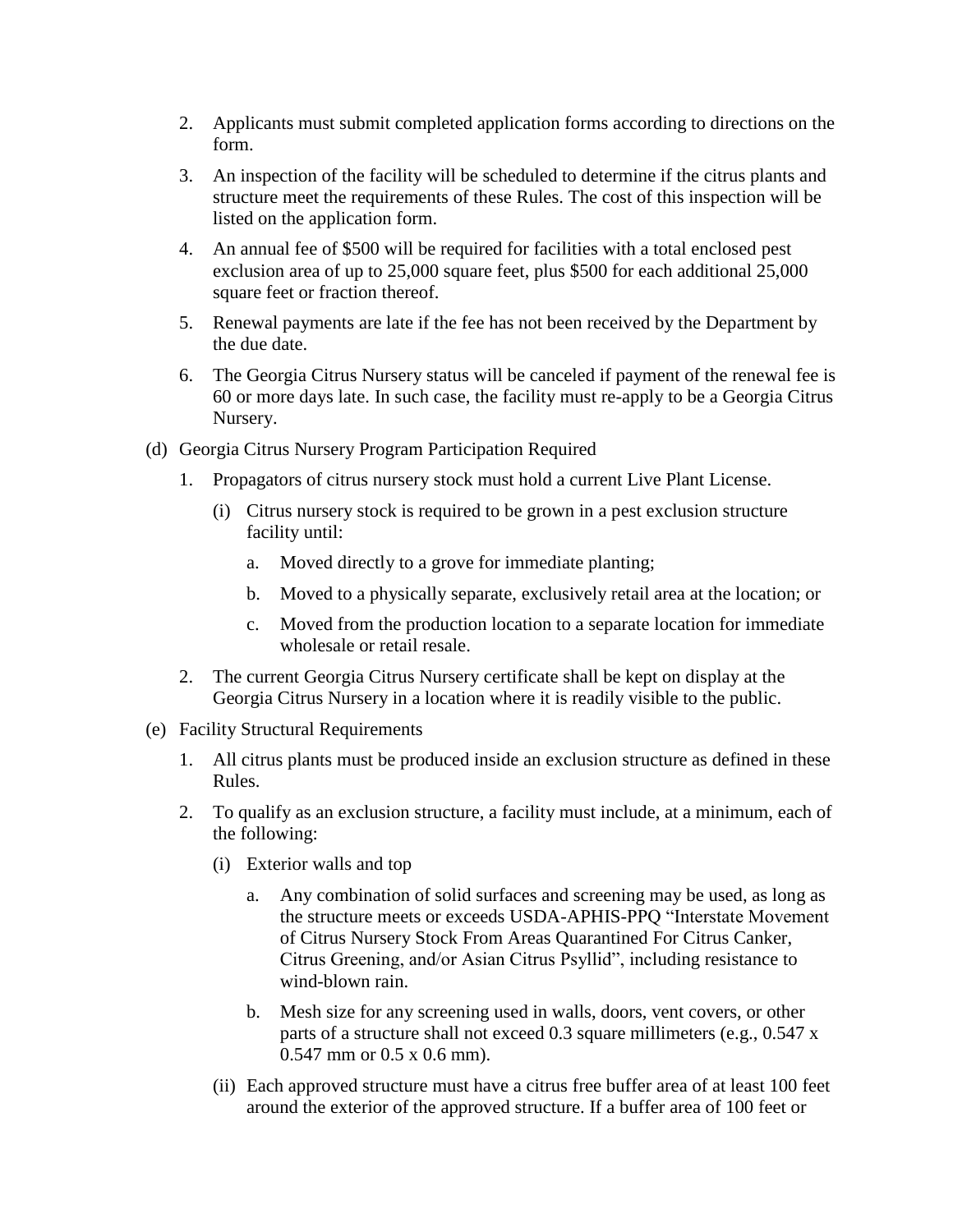more is not feasible, a minimum buffer area of 25 feet is allowed if the side of the structure facing citrus nursery plant material is constructed with a waterproof wall, or double-walled screening with a minimum of a 4-inch space, between each screen.

- (iii) Doors, doorways, and entryways must be designed and constructed to exclude wind-blown rain, and pest organisms.
	- a. All doorways must have a positive pressure air curtain, double entrance with vestibule (i.e. outer door opening into a vestibule then inner door leading to the structure), or other mechanism sufficient to prevent the entrance of any insect pests, both during operation of the door and while the door is closed.
	- b. All doors must fit against the floor and door frame so that no pest organisms or rain can enter the facility.
	- c. At minimum, all entrance doors to the facility must have working locks. The facility must be secured (locked) when employees are not present.
	- d. A footbath containing a product approved by the Department as effective against citrus canker must be located at each entrance and must be properly utilized on footwear by all persons prior to entering the structure.
	- e. Vehicles, equipment, and other articles used to handle or move citrus nursery stock must be treated in accordance with USDA-APHIS-PPQ requirements, immediately before entering the structure.
	- f. The site must incorporate an area for deliveries and shipments.
- (iv) Except for doors, all exterior openings for cooling pads, fans, vents, or other parts of the structure must be covered with screening as specified above; and
- (v) The structure perimeter must facilitate drainage away from the structure.
- 3. The owner of the facility is responsible for maintaining the integrity of the facility and ensuring it remains pest-free.
	- (i) Before an exclusion structure is modified in a way that affects the walls, screening, doors, or insect-exclusionary ventilation, the nursery must enter into a compliance agreement with the Department that outlines safeguarding conditions to maintain the facility as insect free.
	- (ii) The Department must be notified immediately if a breach is detected at any time during the life cycle of the citrus stock, from propagation to point of sale.
	- (iii) If the integrity of the structure is compromised or breached, the citrus nursery stock will be subject to immediate Stop-Sale Notice and Hold Order and will not be released from Stop-Sale Notice and Hold Order by the Department until a risk evaluation has been completed.
- 4. Citrus nursery stock may be moved from one structure into another structure on the same site provided the plants in the process of being actively relocated are not subjected via open air exposure to citrus pests and diseases.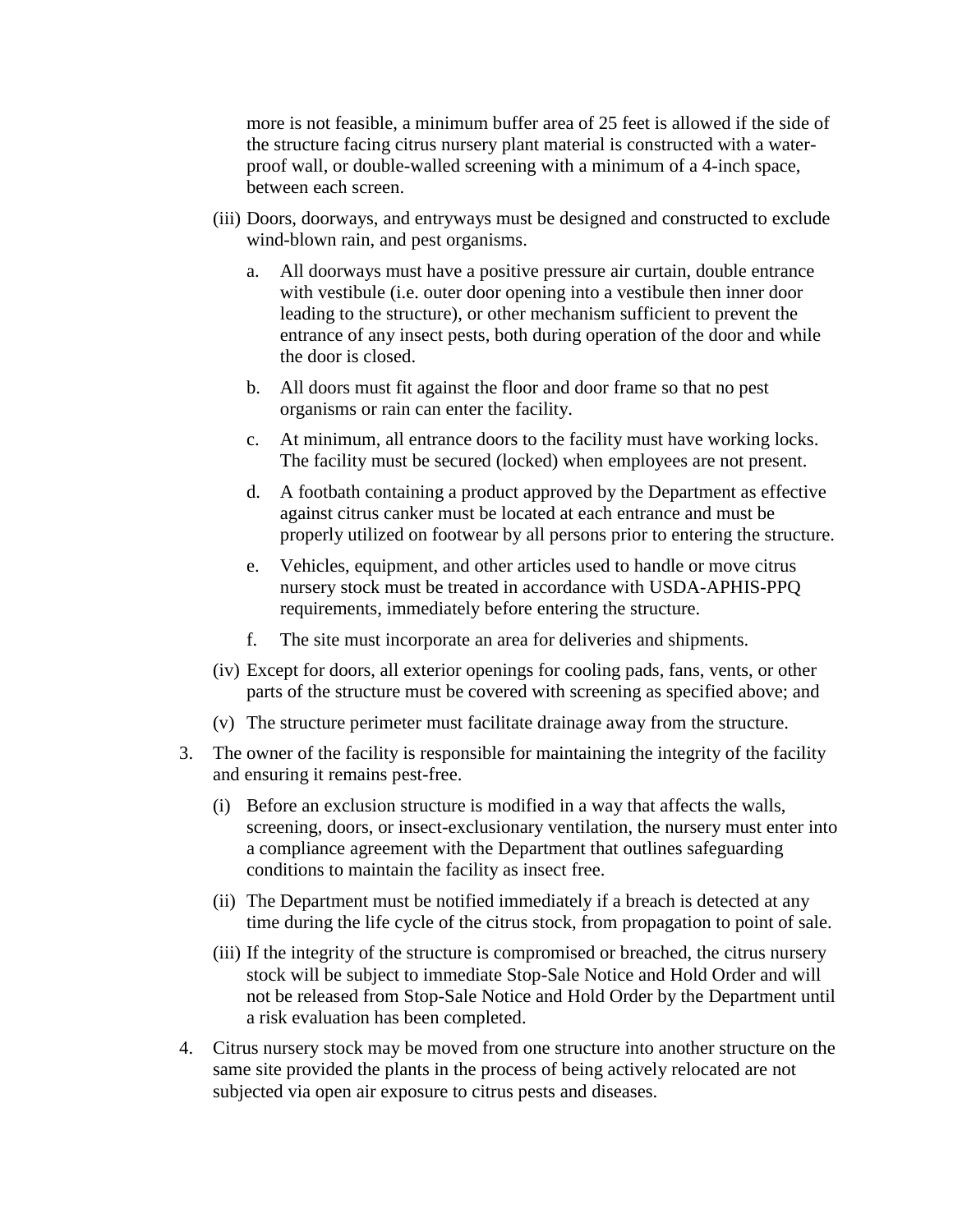- 5. Structures in existence and actively used for growing citrus that do not currently meet the structural requirements of this Rule will be given, upon written request by the owner to the Department, six (6) months from the date of the adoption of this Rule to make the structural modifications necessary to fully comply with this Rule.
- (f) Citrus Propagation Requirements
	- 1. Any citrus nursery stock or budwood source tree found infected or exposed to plant pest infestation shall be subject to immediate Stop Sale Notice and Hold Order.
	- 2. Citrus nursery stock grown or distributed in Georgia after January 1, 2020 must be produced in a Georgia Citrus Nursery under the provisions of these Rules.
	- 3. All planting, growing, and budding of rootstock or other propagative material, including seeds, shall be in an approved pest exclusion structure.
	- 4. In-ground production of citrus nursery stock is not approved. Citrus nursery stock may only be produced on a barrier between the soil and pot (e.g. gravel, horticulture cloth, tables, etc.).
	- 5. Citrus nursery stock must be propagated in compliance with the following provisions:
		- (i) Citrus nursery stock may be propagated directly from certified budwood taken from scion trees or increase trees; or
		- (ii) Citrus nursery stock may be propagated directly from tested, non-certified citrus budwood. Nurseries producing citrus plants using tested, non-certified budwood must enter into a compliance agreement with the Department.
		- (iii) After January 1, 2023, non-certified citrus budwood may no longer be used to propagate commercial citrus nursery stock and no citrus plants propagated from uncertified budwood may be sold.
		- (iv) Citrus nursery stock and propagative material must remain within the approved structure at all times or if moved outside of the pest exclusion structure, protected and covered with material designed to prevent exposure to citrus pests and diseases at all times during transit.
- (g) Scion Trees and Scion Block
	- 1. Scion trees must meet the following requirements:
		- (i) Budwood for propagating scion trees must be obtained from a foundation tree.
		- (ii) Scion trees must be propagated and grown in a Georgia Citrus Nursery.
		- (iii) Scion trees must be budded on nursery rootstock which has not been budded previously. If re-budding is necessary, buds from the same source as the original must be used.
		- (iv) Scion trees must be vigorous, productive, and horticulturally true-to-type.
	- 2. Scion trees must be held exclusively in an approved pest exclusion structure designated for scion trees.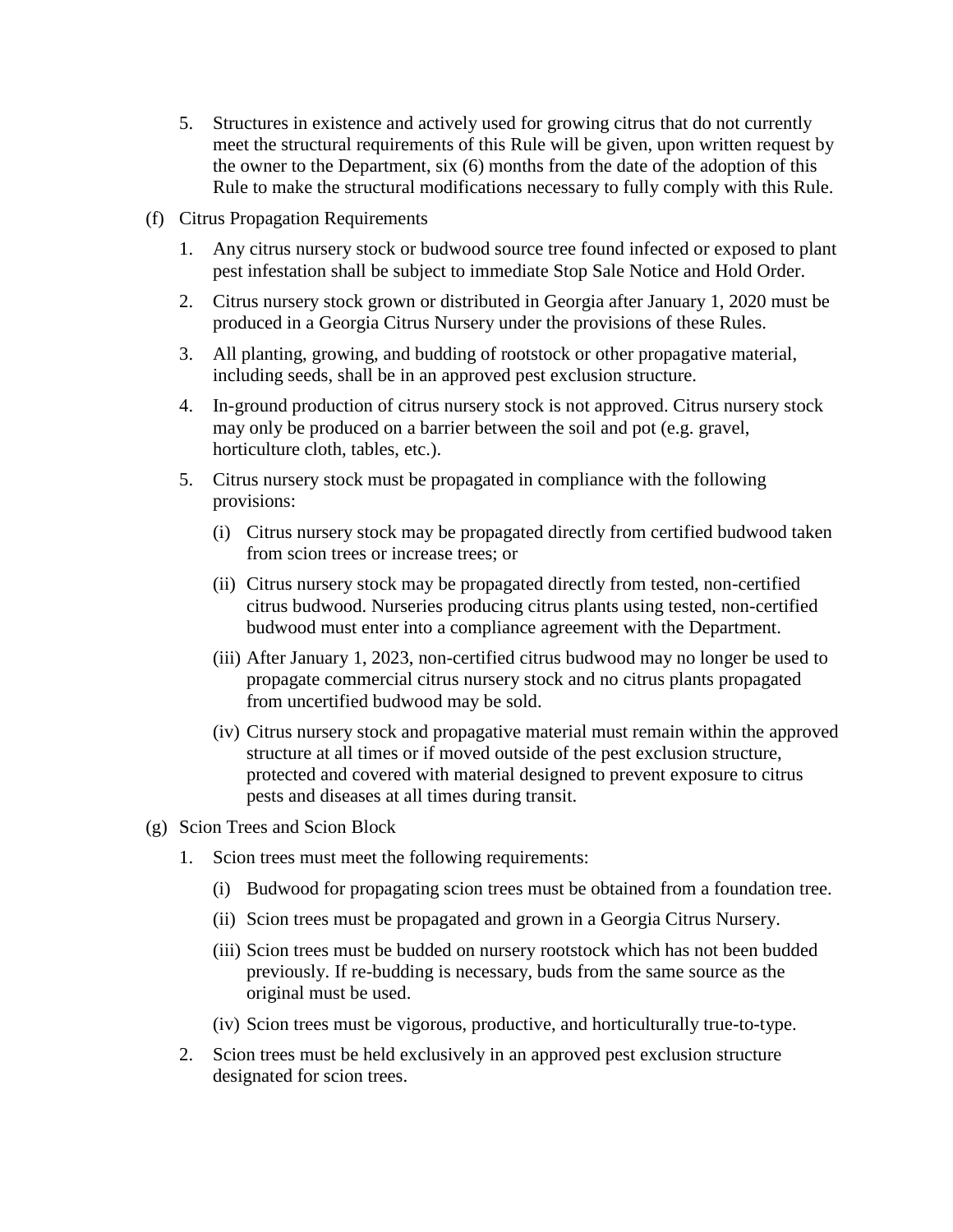- (i) At no time shall any uncertified citrus nursery stock be inside the approved pest exclusion structure.
- (ii) Scion trees of different varieties and selections must be kept distinctly apart and clearly identified to avoid the mixing of scion trees originating from different source trees.
- 3. Labeling of Scion Trees
	- (i) Each scion tree label must include the name of the selection, the source tree identification number, and the month and year of budding.
	- (ii) A scion tree identification map must be maintained on-site. The map must be made available during an inspection or upon request by the Department.
- 4. Inspection
	- (i) Scion trees must be inspected and tested at least once prior to 12 months postbudding and at intervals not to exceed 36 months for the pathogens listed in these Rules or any other pest of regulatory concern. The cost of the laboratory analysis of the samples will be borne by the owner of the nursery. The Department will inspect trees for citrus canker and other pests of regulatory concern during facility inspection.
	- (ii) The scion block must be routinely inspected and treated to prevent pests and diseases.
	- (iii) Scion trees found infected with a pathogen must be removed from the protected greenhouse within 10 days of notification of test results by the Department.
	- (iv) The Department may consult with a panel of experts for additional mitigation measures necessary to ensure the integrity of scion trees.
- 5. Upon discontinuing use of a scion tree, the scion tree must be removed from the scion block and may be sold, planted, or destroyed.
- (h) Increase Trees and Increase Blocks
	- 1. Increase trees and increase blocks must meet the following requirements:
		- (i) Budwood for propagating increase trees must be obtained from a foundation or scion tree.
		- (ii) Increase trees must be propagated and grown in a Georgia Citrus Nursery.
		- (iii) Increase trees must be budded on nursery rootstock which has not been budded previously. If re-budding is necessary, buds from the same source tree as the original bud must be used.
	- 2. Increase trees must be held exclusively in an approved structure designated for increase trees or housed with other citrus nursery stock from certified budwood being grown in the approved structure, provided the two groups of plants are kept identifiably separate.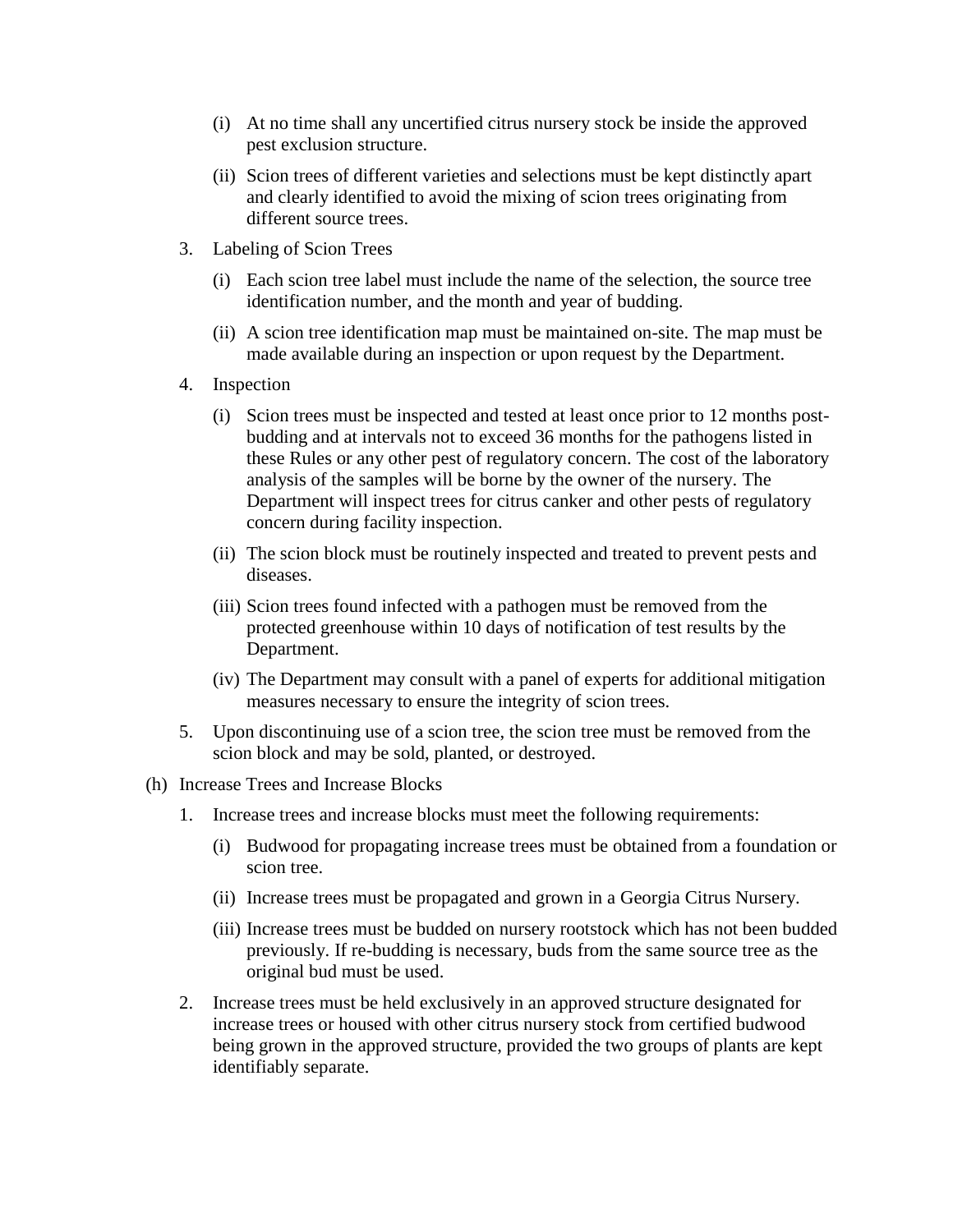- (i) At no time shall any uncertified citrus nursery stock be inside the approved structure.
- (ii) Increase trees may be grown in containers or planted in the ground.
- (iii) Increase trees of different varieties and selections must be kept distinctly apart and clearly identified to avoid the mixing of increase trees originating from different source trees.
- 3. Labeling of Increase Trees
	- (i) Each lot of increase trees produced from the same lot of budwood from a specific foundation block tree must be labeled for traceability with a unique identification number. The permanent label or tag must include the variety, source tree identification number, and the month and year of budding.
	- (ii) An increase tree identification map must be maintained on site. The map must be made available during an inspection or upon request by the Department. The map must include the location of each group of increase trees by selection in the approved structure, the name of the selection, the number of trees in each lot, source tree identification number, and the month and year of budding.
- 4. Increase trees may be used as a source of certified budwood to produce citrus nursery stock for a period not to exceed 60 consecutive months. The 60-month duration begins on the first day of the month following the month in which the trees were budded.
- 5. At any time, during the 60-month period, the nursery owner may make a request to the Department to convert increase trees to scion trees.
	- (i) The request must be accompanied by laboratory test results received within the past twelve (12) months for the graph transmissible pathogens listed in these Rules and on the Department of Agriculture's website, [http://agr.georgia.gov/.](http://agr.georgia.gov/)
	- (ii) The trees must be moved to the exclusion structure described above within five (5) days of receiving approval.
- 6. Citrus trees propagated from increase trees, except trees that have been converted to scion trees as described above, must not serve as a future source of certified budwood.
- 7. Inspection
	- (i) Increase trees must be inspected and tested at least once prior to 12 months post-budding and at intervals not to exceed 36 months for the graph transmissible pathogens is these Rules and on the Department of Agriculture's website at <http://agr.georgia.gov/> or any other pest of regulatory concern. The Department will collect samples for testing according to the sampling plan. The cost of the laboratory analysis of samples will be borne by the owner of the nursery. The Department will inspect trees for citrus canker and other pests of regulatory concern during facility inspection.
	- (ii) The increase block must be routinely inspected and treated to prevent pests and diseases.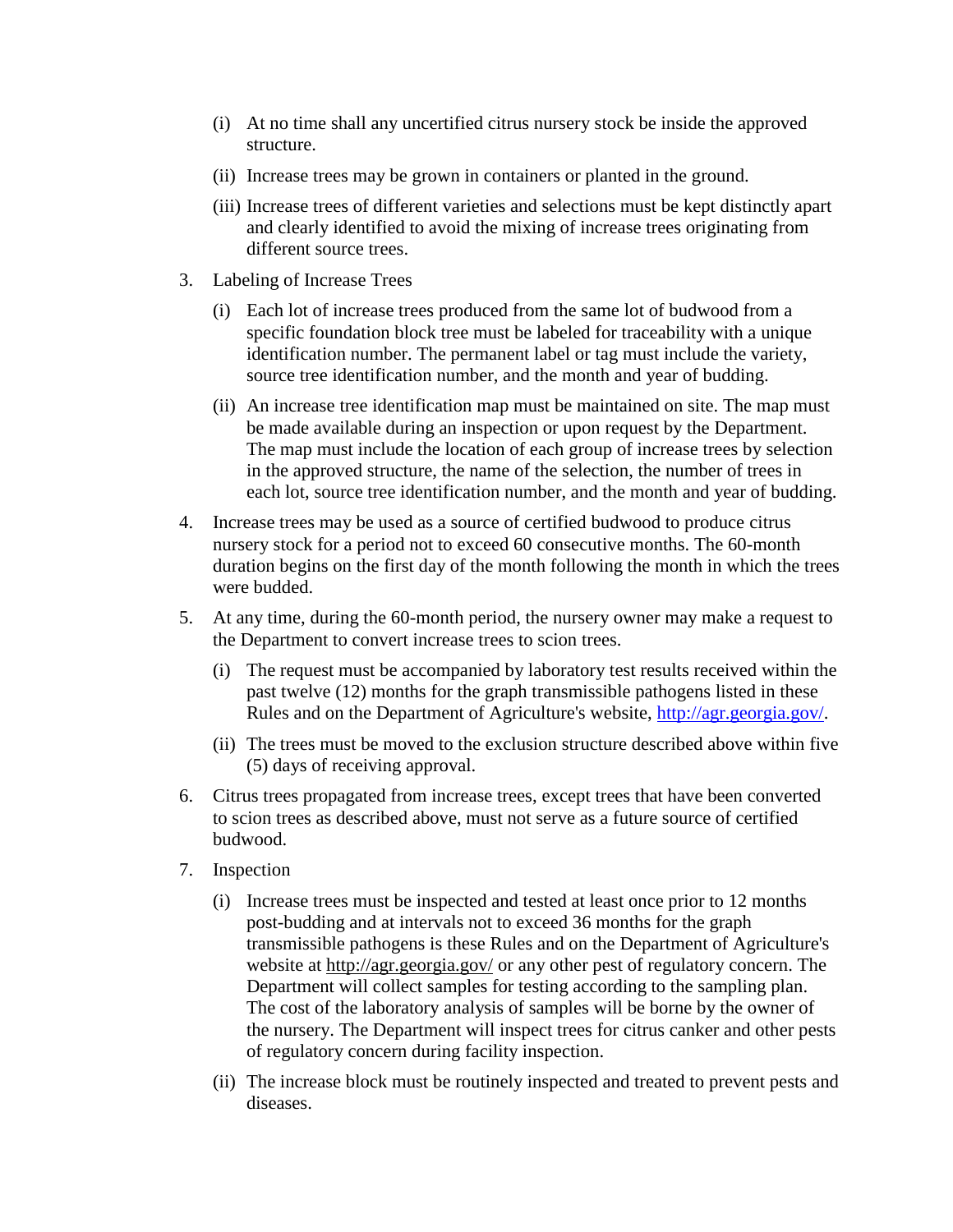- (iii) Increase trees found infected with a pathogen must be removed from the protected greenhouse within 10 days of notification of test results by the Department.
- (iv) The Department may consult with a panel of experts for additional mitigation measures necessary to ensure the integrity of increase trees.
- 8. Upon discontinuing use of an increase tree, the increase tree must be removed from the increase block and may be sold, planted, or destroyed.
- (i) Rootstock
	- 1. All planting, growing, and budding of rootstock or other propagative material, including seeds, must be in an approved pest exclusion structure as defined in these Rules.
	- 2. Seed Source trees must originate from a certified clean stock program.
	- 3. All rootstock seed planted for propagation must have undergone thermal treatment or other treatment approved by the Department to reduce the risk of citrus infesting pathogens.
	- 4. Rootstock produced any way other than from seed:
		- (i) Must have been taken from a tree tested within the previous year, using methods approved by the Department, and found free of diseases quarantined in these Rules; and
		- (ii) The source tree must have been maintained continuously in a Georgia Citrus Nursery.
	- 5. Documentation of negative test results described in this paragraph must be maintained for at least four years following distribution of all plants propagated from the source tree and must be available for inspection during normal hours of operation.
- (j) Micropropagation of Citrus Rootstocks and Plants
	- 1. The plant material for initiation of micropropagated cultures must originate from fully tested foundation material.
	- 2. Cultures must be re-initiated from foundation material after a maximum of 36 months.
	- 3. The plant portion micropropagated must come from non-zygotic embryos or shoots from adult plants.
	- 4. Material grown on contaminated media will be rejected.
	- 5. Antibiotics that can mask the presence of microorganisms must not be added to any media.
	- 6. Once plants leave culture vessels they must be maintained in approved enclosed structures.
	- 7. All movement reports and shipping labels must include the word "micropropagated".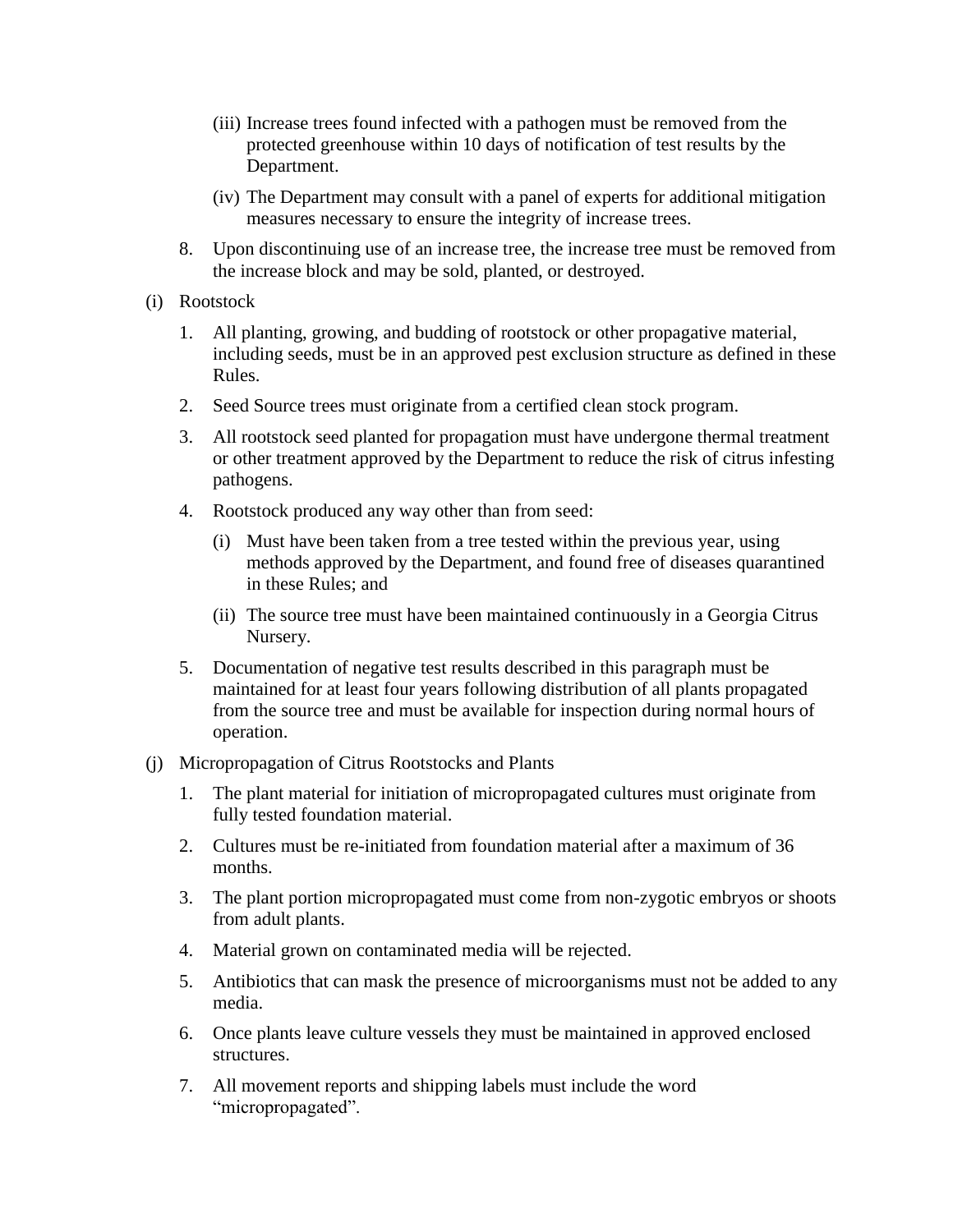- (k) Plant Identification and Labeling
	- 1. Each citrus plant sold or distributed within Georgia must have attached to it, or to the container in which it is planted, a waterproof tag or label upon which is legibly printed in permanent lettering:
		- (i) "Grown by [the Production Facility Name]";
		- (ii) "Produced in [State of Origin]" (Postal abbreviation of the state is acceptable); and
		- (iii) "Georgia Live Plant License # [Number]" or nursery license number in the state of origin.
	- 2. Unless satisfactory records that readily identify the plant as having been produced in an approved facility are provided, the absence of a tag or label required by this Rule creates a non-rebuttable presumption that the plant is a quarantined article, and the quarantined article will be placed under a Stop-Sale Notice and Hold Order until the owner arranges proper disposition.
- (l) Inspections
	- 1. The Department will inspect Georgia Citrus Nursery facilities as often as it deems necessary but at a minimum of six (6) times per calendar year.
	- 2. Department personnel may inspect the growing practices and take physical and/or documentary samples as deemed necessary of:
		- (i) Compliance with facility structural requirements;
		- (ii) Plants in the nursery;
		- (iii) Insects and plant pests that may be present;
		- (iv) Recordkeeping; and
		- (v) Any other item that is related to the Georgia Citrus Nursery Stock Program and citrus plant propagation or production.

#### **40-4-26-.07. Georgia Citrus Clean Stock Program**

- (1) A Georgia Citrus Clean Stock Program may be initiated with the recommendation from any of the following organizations:
	- (a) Fort Valley State University
	- (b) Georgia Crop Improvement Association
	- (c) Georgia Department of Agriculture
	- (d) Georgia Seed Development Commission
	- (e) University of Georgia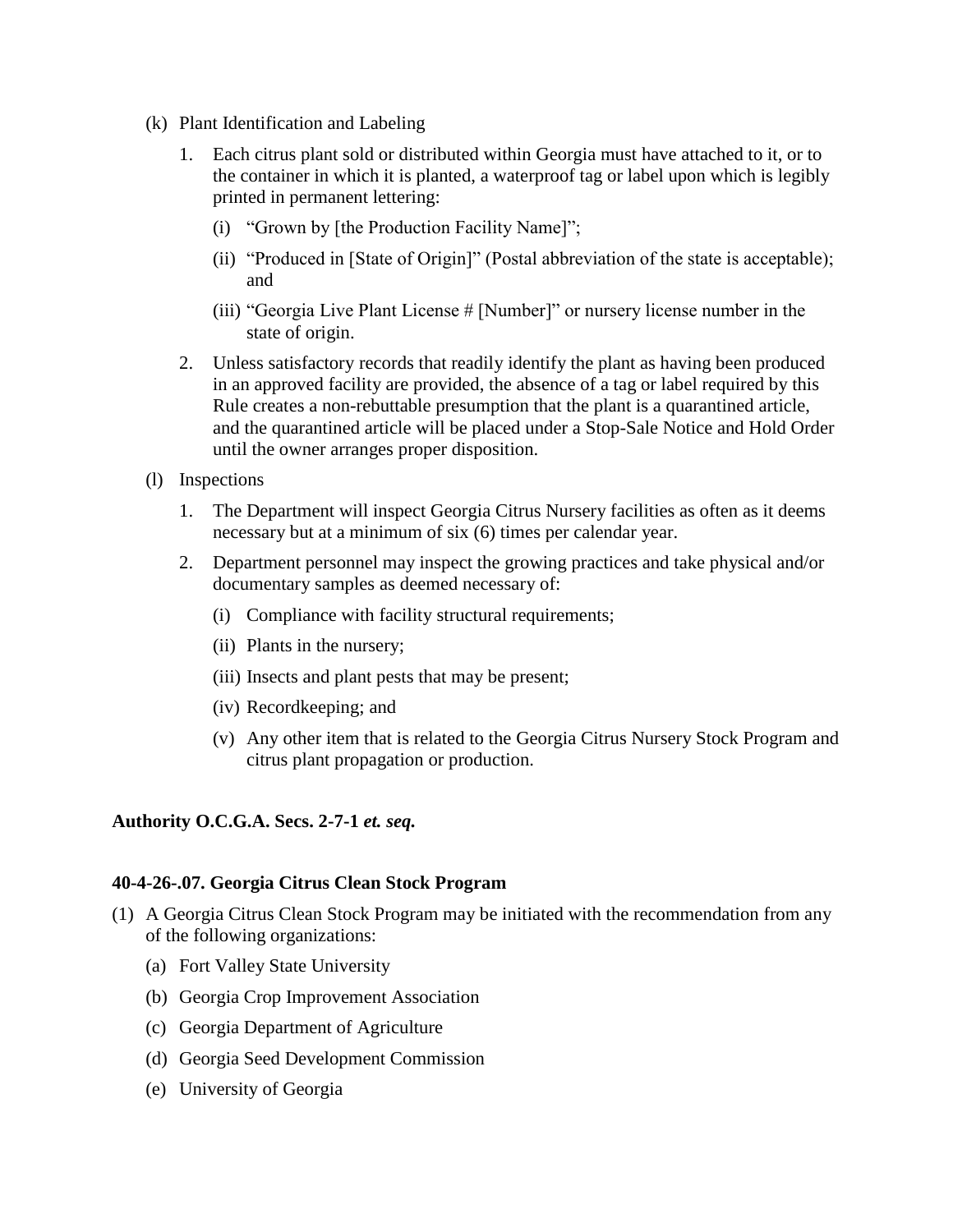- (2) The Georgia Citrus Clean Stock Program will provide the care, maintenance, and security for all foundation trees in Georgia.
- (3) Establishment of a Foundation Block
	- (a) Foundation block status will be considered upon written request to the Department. The request must include:
		- 1. A physical description of the proposed site including location, size, and a map of the land to be used. A copy of the deed or lease to the property must be made available upon request by the Department;
		- 2. Identification of the certified laboratory available to perform tests to diagnose plant pests and diseases identified in these Rules; and
		- 3. The name and address of the person responsible for the overall operation of the foundation block.
	- (b) Adequate environmental controls must be in place to prevent loss of the block due to adverse environmental conditions such as damaging heat, cold, or wind.
	- (c) Adequate security must be maintained to protect the budwood from contamination or theft.
	- (d) Plants must be kept exclusively in an approved structure at a Georgia Citrus Nursery as described in these Rules.
	- (e) Foundation trees must be kept in secure greenhouse facility for budwood cutting and distribution to citrus nurseries.
	- (f) The Foundation block site must meet the requirements described in these Rules.
	- (g) Foundation trees must be the source for all scion trees.
	- (h) The trees in a foundation block must be established using one or more of the following:
		- 1. Parent tree clones or shoot-tip grafts that have undergone treatment for diseases in a clean stock program;
		- 2. Budwood imported directly from one or more of the following citrus clean stock program facilities:
			- (i) California Citrus Clonal Protection Program;
			- (ii) Bureau of Citrus Budwood Registration of the Florida Department of Agriculture and Consumer Services;
			- (iii) USDA-ARS National Clonal Germplasm Repository for Citrus; or
			- (iv) Texas Citrus Budwood Certification Program.
	- (i) Budwood used to establish a foundation block must originate from trees that exhibit desirable horticultural true-to-type characteristics for the specified varieties using criteria established by one of the agencies listed above.
	- (i) Each tree planted in a foundation block must be assigned a unique source tree identification number consisting of block abbreviation, variety abbreviation, block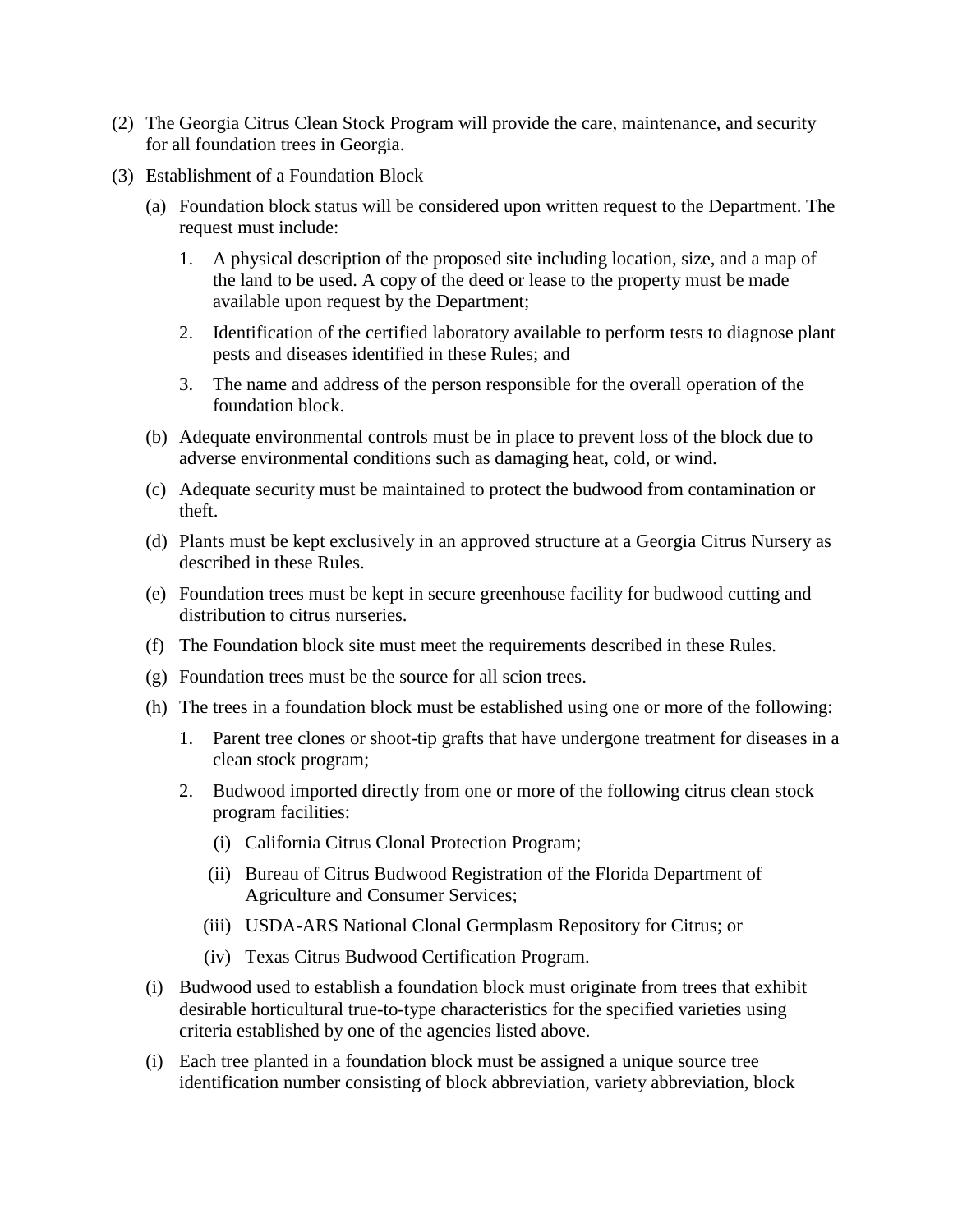number, row number, and tree number. A sign, stake, tag, or other permanent and waterproof marker must be used to associate each tree with its unique number.

- (j) Any tree not exhibiting desirable horticultural characteristics for the specified variety must be immediately removed from use as a budwood source.
- (4) Maintaining Foundation Block Status
	- (a) Trees in a foundation block must be tested by a certified laboratory to verify that foundation block trees continue to be free of diseases listed in these Rules.
	- (b) Records must be maintained as required by the Commissioner.
	- (c) At a minimum, the following measures must be taken to prevent disease contamination from internal or external sources.
		- 1. If one or more foundation block trees become infected with a disease listed in these Rules, or a vector of such disease, the affected tree(s) must be removed immediately.
		- 2. Tools and equipment used to cut or prune foundation block trees must be used only in the foundation block and must be disinfected before use on any other tree, unless:
			- (i) It is impractical to restrict equipment use only to the foundation block; and
			- (ii) Such equipment has been treated with an antimicrobial pesticide labeled to control citrus graft transmitted pathogens and/or in accordance with guidelines prescribed by the Department.
		- 3. Irrigation of the foundation block must be performed in such a manner as to minimize the risk of transmission of diseases through the irrigation system.
		- 4. A foundation block must be completely contained in a Georgia Citrus Nursery in accordance with the requirements described in these Rules.
- (5) Labeling and Handling of Budwood Produced in Foundation Block
	- (a) At the time of sale, each budwood piece or bundle of certified budwood must be labeled to identify the variety of the budwood, number of buds, and source tree identification number, and safeguarded from exposure to the plant pests and diseases listed in these Rules.

## **Authority O.C.G.A. Secs. 2-7-1** *et. seq.*

## **40-4-26-.08. Recordkeeping Requirements**

- (1) Records of certified budwood purchases must be maintained by a Georgia Citrus Nursery for a minimum of four (4) years and made available for inspection by the Department upon request. These records must include:
	- (a) Name of the budwood producer/seller;
	- (b) Physical address of the budwood producer/seller;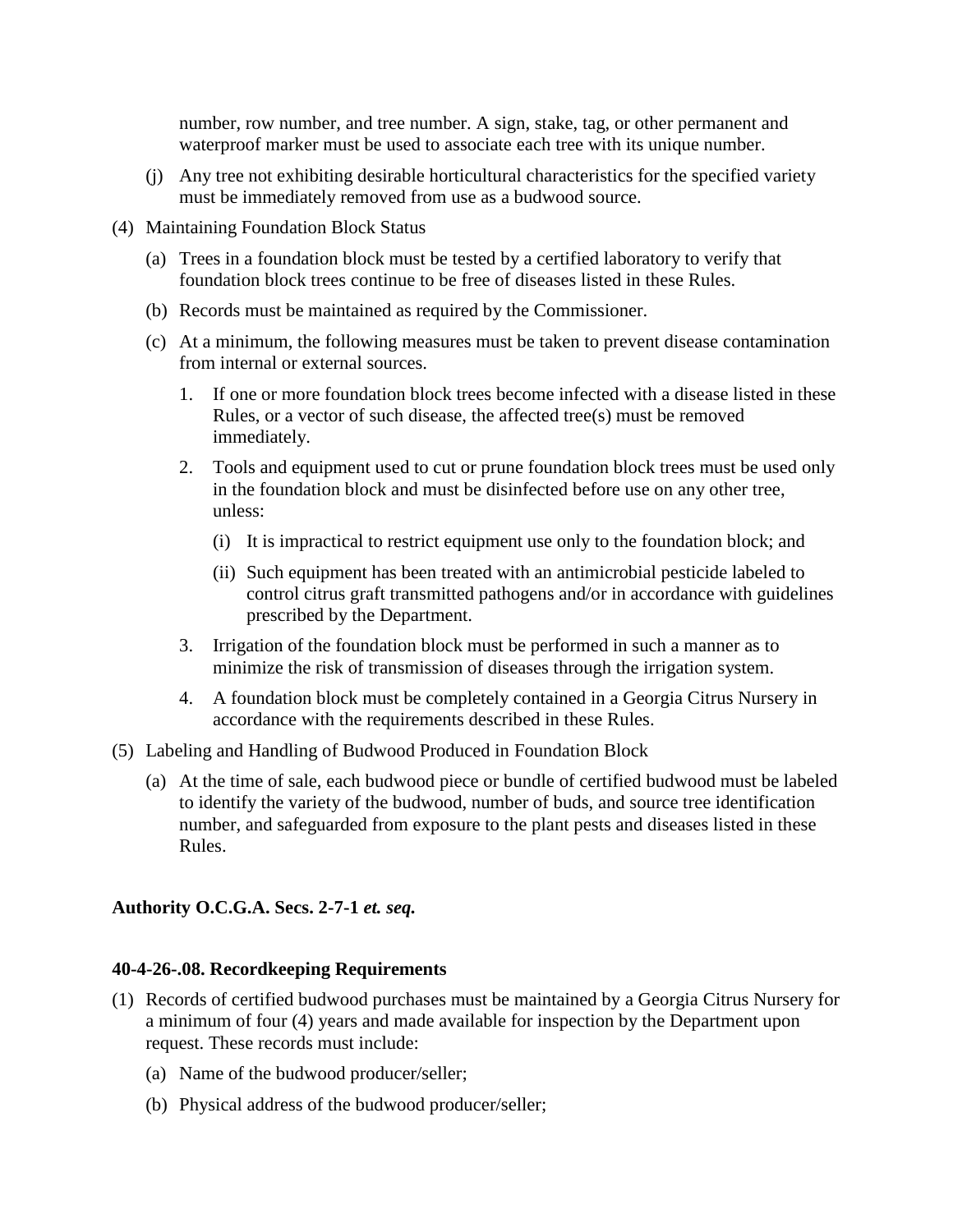- (c) Telephone number of the budwood producer/seller;
- (d) Date of each purchase; and
- (e) Variety name and number of buds purchased, per source tree, including identification number of each source tree.
- (2) Records of citrus nursery stock sales or distribution must be maintained by a Georgia Citrus Nursery for a minimum of four (4) years and made available for inspection by the Department upon request. These records must include:
	- (a) Date of sale or distribution;
	- (b) Name, address, and (if applicable) Live Plant License number of the receiver; and
	- (c) Number of trees sold or distributed, per variety name and budwood source tree identification number.
- (3) Records of certified budwood sales or distribution must be maintained by a Georgia Citrus Nursery for a minimum of four (4) years and made available for inspection by the Department upon request. These records must include:
	- (a) Origin of budwood sold, by source tree lot number;
	- (b) Number of buds sold daily, summarized by month; and
	- (c) Records of each sale, including:
		- 1. Name, address and Live Plant License number of the buyer, if applicable;
		- 2. Number of buds of each variety sold to each buyer;
		- 3. Source tree lot number for each variety; and
		- 4. Date of sale.
- (4) Records of scion block trees must be maintained by a Georgia Citrus Nursery for a minimum of four (4) years and made available for inspection by the Department upon request. These records must include:
	- (a) A map of trees showing block and row numbers as well as locations of each variety;
	- (b) Results of tests conducted by a certified laboratory verifying that all scion or increase block trees are free of the diseases listed in these Rules; and
	- (c) Records of budwood sources used to establish scion trees along with certificates and/or test results obtained to verify that the budwood was free of diseases listed in these Rules.
- (5) Records of increase block trees must be maintained by a Georgia Citrus Nursery for a minimum of four (4) years and made available for inspection by the Department upon request. These records must include:
	- (a) A map of increase trees showing block and row numbers and locations of each variety;
	- (b) Results of tests conducted by a certified laboratory on the increase trees for citrus greening and tristeza;
	- (c) Records identifying the budwood and rootstock sources used to establish increase trees;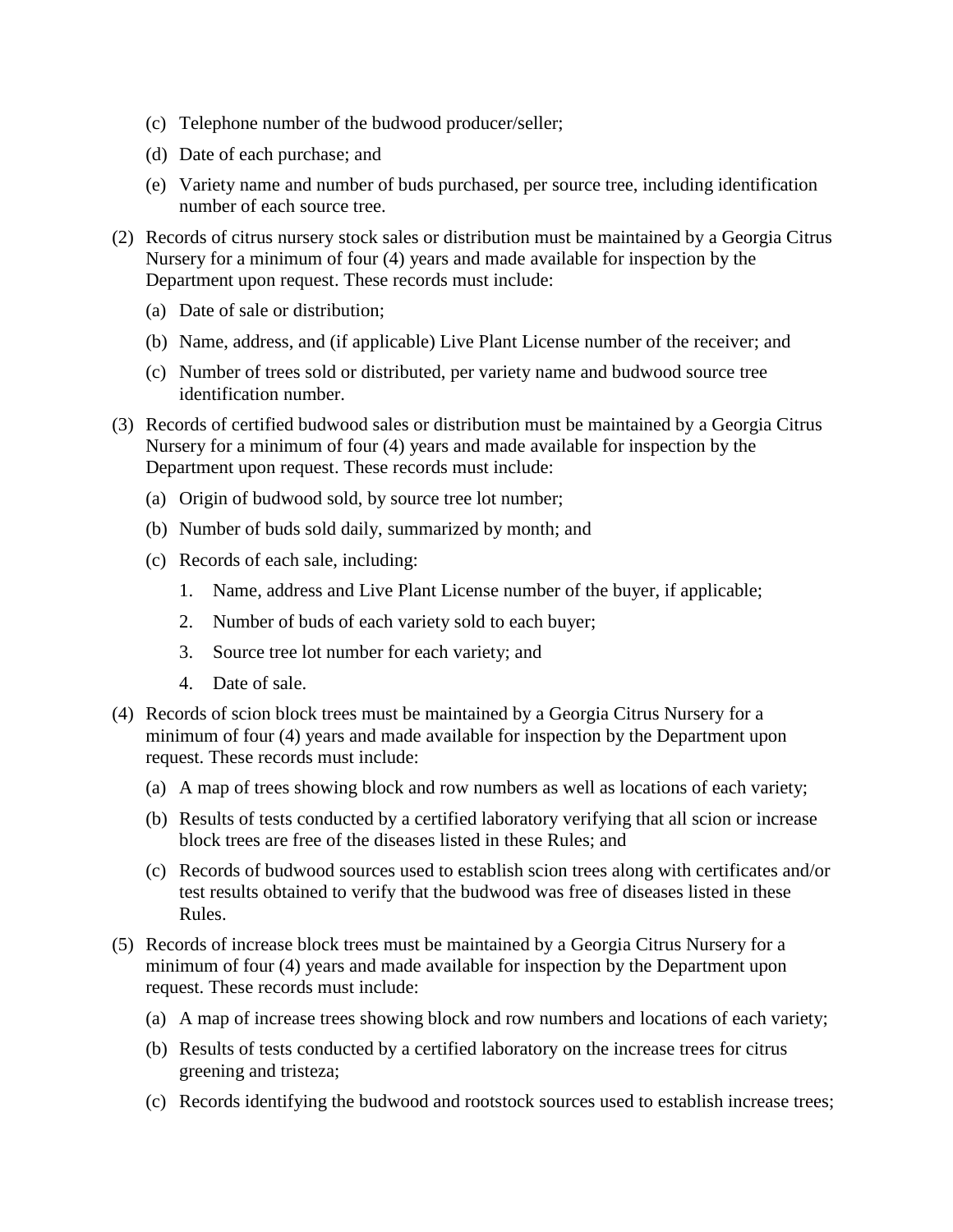- (d) The month and year of initial budding of each increase tree by tree identification number and variety;
- (e) The number of buds taken per month from each lot of each variety of increase tree; and
- (f) Records of disposition of increase trees.

## **40-4-26-.09. Citrus Propagation for Variety Development**

- (1) All citrus breeding for variety development must be conducted and plants maintained in an exclusion structure as described in these Rules.
- (2) No citrus variety may be released in Georgia that has not gone through a citrus clean stock program recognized by USDA-APHIS-PPQ.

## **Authority O.C.G.A. Secs. 2-7-1** *et. seq.*

## **40-4-26-.10. Scientific Permits**

Shipment or transport of quarantined pathogens, diseases, or insects, in all lifeforms or stages, to Georgia is prohibited unless for the purpose of diagnostic testing or scientific purposes, provided:

- (1) The testing facility possesses a certificate or permit issued by USDA-APHIS-PPQ for the purposes of receiving and testing for citrus pests; and
- (2) The testing facility possesses a permit issued by the Commissioner for the purposes of receiving and testing for citrus pests.

## **Authority O.C.G.A. Secs. 2-7-1** *et. seq.*

## **40-4-26-.11. Stop-Sale Notice and Hold Order**

A Stop Sale Notice and Hold Order will be issued for the following reasons:

- (1) Compromise or breach of structure;
- (2) Knowingly propagating citrus plants that do not meet the requirements of these Rules;
- (3) Any citrus plant moved into Georgia in violation of these Rules;
	- (a) Shipments of citrus plants from facilities not in compliance with the requirements of this Rule will be placed under a Stop-Sale Notice and Hold Order until the owner determines final disposition.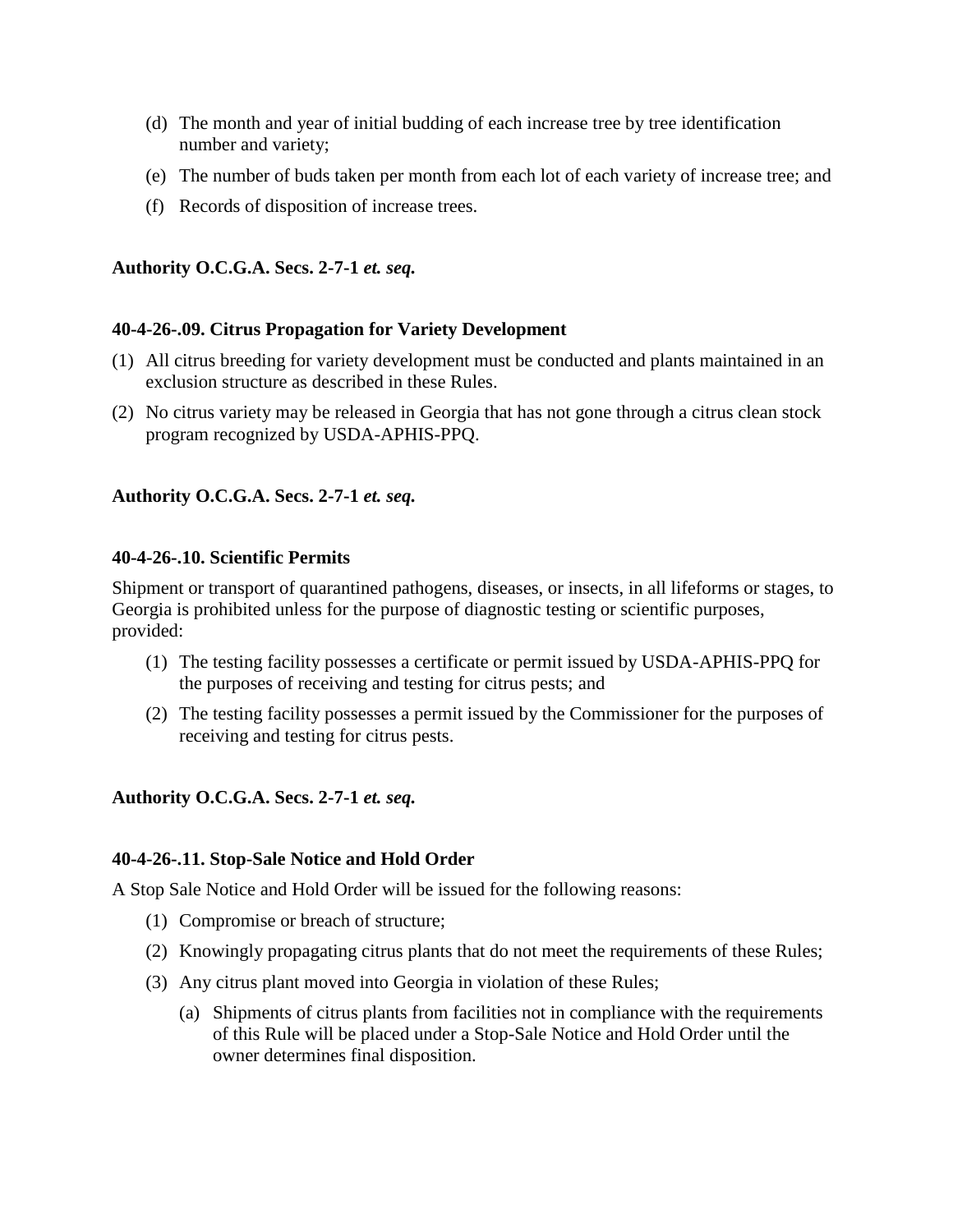- (b) The owner must determine final disposition and communicate intent to the Commissioner within ten (10) days of the issuance of the Stop-Sale Notice and Hold Order.
- (c) Any plants held for more than ten (10) days without the owner's final disposition plans will be deemed forfeited to the Commissioner for final handling.
- (4) Any citrus plant missing the labeling as required by these Rules;
- (5) Misrepresenting citrus nursery stock as being progeny of registered source trees;
- (6) Misrepresenting the type of source tree from which citrus nursery stock was produced as certified trees;
- (7) Failing to maintain budwood, scions, or citrus nursery stock and the records thereof in a manner that allows for verification or substantiation of the correct parentage of citrus nursery stock or source trees;
- (8) Any citrus nursery stock found infected with plant pests listed in these Rules or exposed to plant pests listed in these Rules to such a degree that infestation is likely even if no visible symptoms are present; and
- (9) Any budwood source tree found infected with plant pests listed in these Rules to such a degree that infestation is likely even if no visible symptoms are present.

#### **40-4-26-.12. Release of Stop-Sale Notice and Hold Order**

- (1) Compromise or breach of structure
	- (a) Citrus plants will be released from a Stop Sale and Hold Order once conditions causing the Stop-Sale Notice and Hold Order have been corrected and any pathogen threat has been found not to present a risk after evaluation by Department personnel.
	- (b) The Commissioner may consult with recognized experts in other agencies or states as deemed necessary.
	- (c) Risk evaluation will be based on:
		- 1. Deficiencies existing prior to correction within the past two (2) years;
		- 2. Number of actions taken by the Department within the past two (2) years;
		- 3. Presence or absence of pathogens, vectors, and hosts in the geographic area of nursery site at such distances or levels that spread of these pathogens or vectors into the nursery is either likely or not;
		- 4. Chemical application records supporting appropriate use of pesticides;
		- 5. Destruction or treatment of infested material; and
		- 6. Other information the Commissioner may deem relevant to the incident.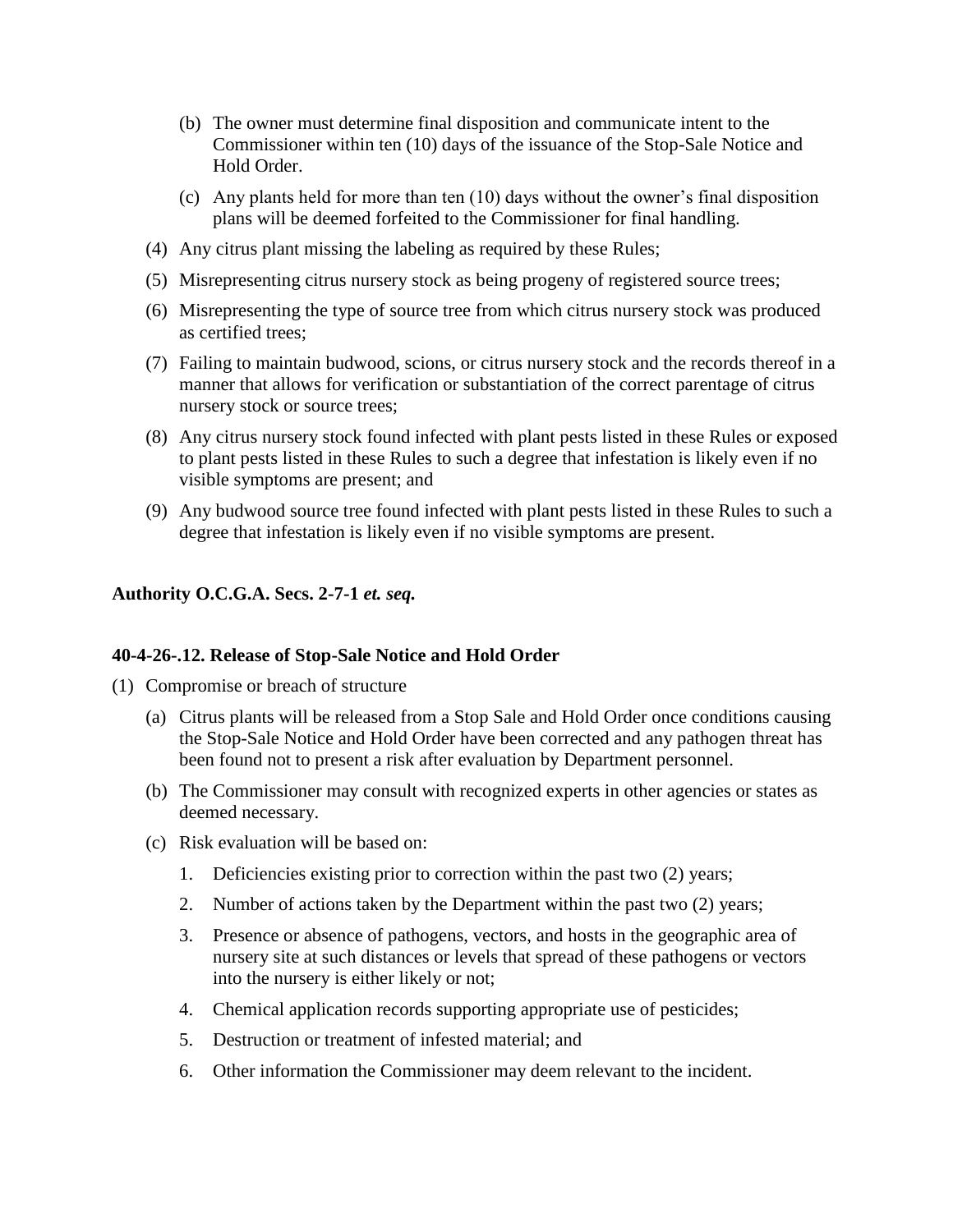- (2) Citrus plants at wholesale, retail, or other location in the state may be released from a Stop-Sale Notice and Hold Order if the owner:
	- (a) Provides documentation that the plants were propagated or moved into Georgia in compliance with these Rules;
	- (b) Is in compliance with all applicable federal citrus regulations, moves the plants out of Georgia; or
	- (c) Destroys the plants.

#### **40-4-26-.13. Unlawful Acts**

The following are violations of these Rules:

- (1) The movement of any organism listed in these Rules into Georgia without authorization from the Commissioner and USDA-APHIS-PPQ;
- (2) Distribution of citrus plants, budwood, or rootstock into Georgia unless in compliance with a Master Permit issued by the Commissioner;
- (3) Propagating citrus plants that do not meet the requirements of these Rules;
- (4) Providing false information in an attempt to obtain a Certificate for a Georgia Citrus Nursery;
- (5) Failure to keep records of citrus plants, budwood, and/or rootstock as required by these Rules;
- (6) The obstruction of the Commissioner in the performance of his duties;
- (7) Falsifying, failing to maintain, or failing to provide records, application information, or other documentation required by these Rules;
- (8) Selling, offering for sale, or distributing citrus budwood that is falsely alleged to be certified, from a foundation block, or from a certified increase block;
- (9) Making false claims that citrus trees originated from certified budwood, designated foundation block, or certified increase block with the intention to sell, offer for sale, or distribute the citrus trees;
- (10) Moving, planting, or distributing any citrus plant under a Stop-Sale Notice and Hold Order;
- (11) Using citrus budwood that is not certified to propagate citrus trees except as provided in these Rules;
- (12) Failing to maintain or provide, upon request, records for inspection; and
- (13) Failing to comply with any order issued or rule adopted by the Department under these Rules.